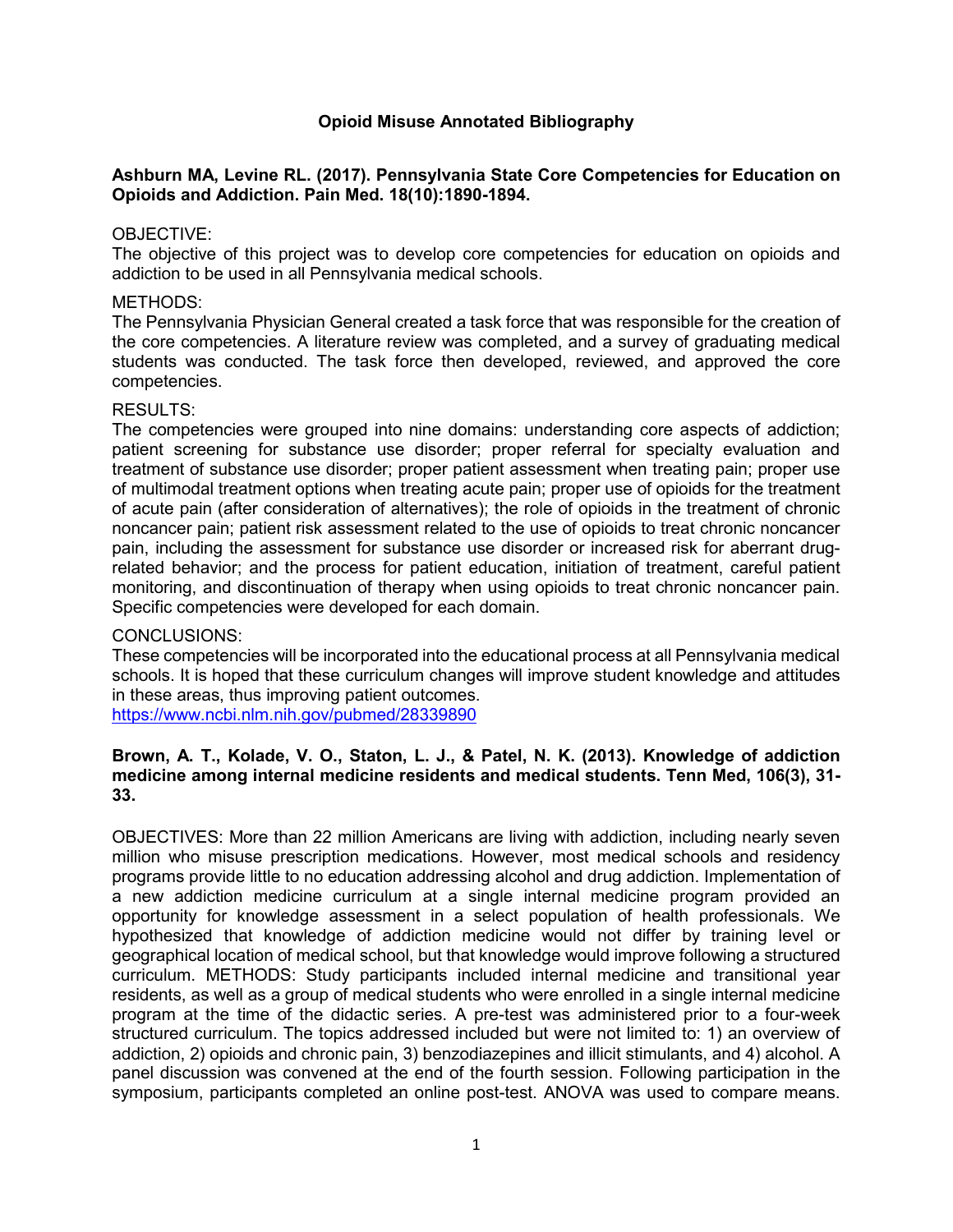Paired t-tests were used to compare pre-test and post-test scores. RESULTS: 36 of 44 eligible medical students and residents completed the pre-test. Mean pre-test percentage scores were 64 percent for fourth year medical students and 62.5 percent for all residents. For residents, U.S. medical school trainees answered 65 percent of the pre-test questions correctly, versus 58.6 percent correct responses among their international medical graduate peers. No inter-group differences were statistically significant. Of the 36 participants, 20 completed both pre-tests and post-tests. The mean post-test score of 68.75 percent was higher than the mean pre-test score of 61.75 percent, p = 0.009. CONCLUSIONS: Knowledge of addiction medicine can be improved for medical students and residents in an academic medicine department. Significant improvements were observed following completion of eight hours of interactive didactics. <https://www.ncbi.nlm.nih.gov/pubmed/23544288>

## **Cantone RE. (2018). Why medical students need addictions training. Med Teach. 40(4):421- 422.**

Current medical students will be tasked at attempting to resolve the opioid epidemic in the United States that has been created by generations before them. This article will address one educator's view on the current state of training addiction treatment skills to medical students. <https://www.ncbi.nlm.nih.gov/pubmed/29094624>

## **Chouinard, S., Prasad, A., & Brown, R. (2018). Survey Assessing Medical Student and Physician Knowledge and Attitudes Regarding the Opioid Crisis. Wmj, 117(1), 34-37.**

BACKGROUND: There is a national opioid misuse and overdose crisis. Consensus guidelines seek to inform practice and reduce risk; however, effect on clinician attitudes and knowledge remains unclear. METHODS: We surveyed 228 medical students and physicians in Wisconsin to assess their knowledge regarding at-risk patients, alternatives to opioids, and best treatment practices for opioid addiction. We also assessed attitudes about prescribing naloxone, relapse likelihood, and responsibility for the crisis. DISCUSSION: Enhancement of opioid-related education is both necessary to address knowledge gaps and desired by students and physicians. <https://www.ncbi.nlm.nih.gov/pubmed/29677413>

## **Gunderson, E. W., Coffin, P. O., Chang, N., Polydorou, S., & Levin, F. R. (2009). The interface between substance abuse and chronic pain management in primary care: a curriculum for medical residents. Subst Abus, 30(3), 253-260. doi:10.1080/08897070903041277**

OBJECTIVES: To develop and assess a housestaff curriculum on opioid and other substance abuse among patients with chronic noncancer pain (CNCP). METHODS: The two-hour, casebased curriculum delivered to small groups of medical housestaff sought to improve assessment and management of opioid-treated CNCP patients, including those with a substance use disorder. A two-page pre-post survey was administered to assess self-efficacy change on a scale from 1 (strongly disagree) to 5 (strongly agree). RESULTS: Of 47/50 (94%) respondents, self-efficacy significantly improved across all items (mean pre vs. post ratings, P <.001). Housestaff were more prepared to manage patients on chronic opioid medication (2.8 vs. 3.8), including those with substance use disorders (2.3 vs. 3.4). They felt more prepared to identify opioid dependence (2.8 vs. 3.9) and overall rated the curriculum favorably (4.2). CONCLUSIONS: The brief curriculum was well received and appears effective. Further study is needed to determine practice impact. <https://www.ncbi.nlm.nih.gov/pubmed/19591063>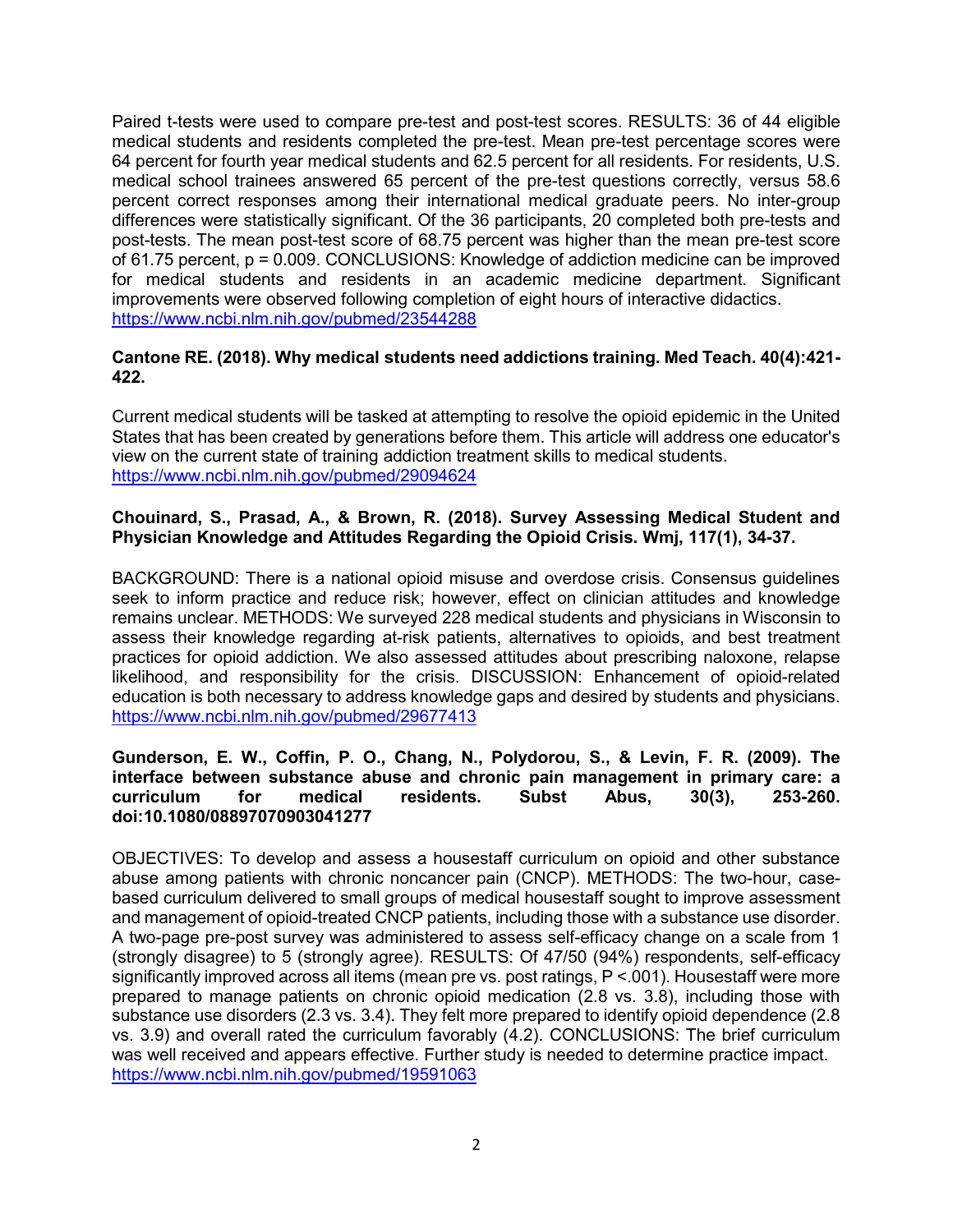## **Khidir H, Weiner SG. (2016). A Call for Better Opioid Prescribing Training and Education. West J Emerg Med. 17(6): 686-689.**

Pain is the most common complaint in the emergency department (ED), and emergency physicians face unique challenges in making opioid-related treatment decisions. Medical students and residents experience significant variation in the quality of education they receive both about opioid prescribing as well as substance-use detection and intervention in the ED. To achieve a better standard of education, clinical educators will need to (a) develop a clearer understanding of the risk for aberrant opioid prescribing in the ED, (b) recognize prescribing bias and promote uptake of evidence-based opioid prescribing guidelines in their EDs, and (c) advocate for integrated opioid management and addiction medicine training formally into medical school curricula.

<https://www.ncbi.nlm.nih.gov/pubmed/27833673>

### **Kim, H., Heverling, H., Cordeiro, M., Vasquez, V., & Stolbach, A. (2016). Internet Training Resulted in Improved Trainee Performance in a Simulated Opioid-Poisoned Patient as Measured by Checklist. J Med Toxicol, 12(3), 289-294. doi:10.1007/s13181-016-0544-x**

INTRODUCTION: Opioid overdose is a leading cause of death in the USA. Internet-based teaching can improve medical knowledge among trainees, but there are limited data to show the effect of Internet-based teaching on clinical competence in medical training, including management of opioid poisoning. METHODS: We used an ecological design to assess the effect of an Internet-based teaching module on the management of a simulated opioid-poisoned patient. We enrolled two consecutive classes of post-graduate year-1 residents from a single emergency medicine program. The first group (RA) was instructed to read a toxicology textbook chapter and the second group (IT) took a brief Internet training module. All participants subsequently managed a simulated opioid-poisoned patient. The participants' performance was evaluated with two types of checklist (simple and time-weighted), along with global assessment scores. RESULTS: Internet-trained participants performed better on both checklist scales. The difference between mean simple checklist scores by the IT and RA groups was 0.23 (95 % CI, 0.016-0.44). The difference between mean time-weighted checklist scores was 0.27 (95 % CI, 0.048-0.49). When measured by global assessment, there was no statistically significant difference between RA and IT participants. CONCLUSION: These data suggest that the Internet module taught basic principles of management of the opioid-poisoned patient. In this scenario, global assessment and checklist assessment may not measure the same proficiencies. These encouraging results are not sufficient to show that this Internet tool improves clinical performance. We should assess the impact of the Internet module on performance in a true clinical environment. <https://www.ncbi.nlm.nih.gov/pubmed/27037564>

#### **Kunins HV, Sohler NL, Giovanniello A, Thompson D, Cunningham CO. (2013). A buprenorphine education and training program for primary care residents: implementation and evaluation. Subst Abus. 34(3):242-7.**

## BACKGROUND:

Although substance use disorders are highly prevalent, resident preparation to care for patients with these disorders is frequently insufficient. With increasing rates of opioid abuse and dependence, and the availability of medication-assisted treatment, one strategy to improve resident skills is to incorporate buprenorphine treatment into training settings.

METHODS: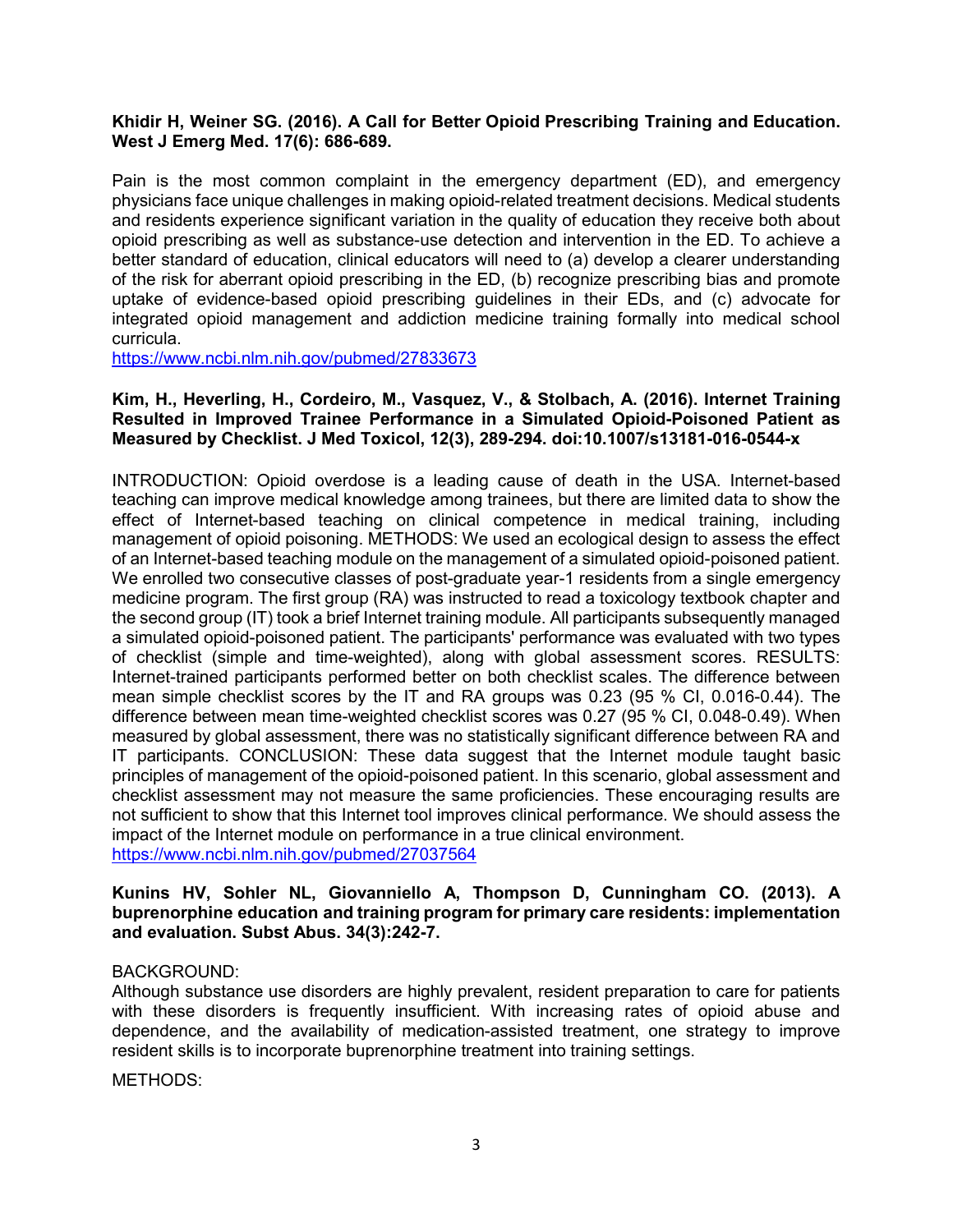In this study, esidency faculty delivered the BupEd education and training program to 71 primary care residents. BupEd included (1) a didactic session on buprenorphine, (2) an interactive motivational interviewing session, (3) monthly case conferences, and (4) supervised clinical experience providing buprenorphine treatment. To evaluate BupEd, the authors assessed (1) residents' provision of buprenorphine treatment during residency, (2) residents' provision of buprenorphine treatment after residency, and (3) treatment retention among patients treated by resident versus attending physicians.

## RESULTS:

Of 71 residents, most served as a covering or primary provider to at least 1 buprenorphine-treated patient (84.5 and 66.2%, respectively). Of 40 graduates, 27.5% obtained a buprenorphine waiver and 17.5% prescribed buprenorphine. Treatment retention was similar between patients cared for by resident PCPs versus attending PCPs (90-day retention: 63.6% [n = 35] vs. 67.9% [n = 152];  $P = .55$ ).

## CONCLUSION:

These results show that BupEd is feasible, provides residents with supervised clinical experience in treating opioid-dependent patients, and can serve as a model to prepare primary care physicians to care for patients with opioid dependence. <https://www.ncbi.nlm.nih.gov/pubmed/23844954>

#### **Mazer-Amirshahi, M., Mullins, P. M., Sun, C., Pines, J. M., Nelson, L. S., & Perrone, J. (2016). Trends in Opioid Analgesic Use in Encounters Involving Physician Trainees in U.S. Emergency Departments. Pain Med, 17(12), 2389-2396. doi:10.1093/pm/pnw048**

BACKGROUND: Opioid analgesic use has increased dramatically in emergency departments (EDs), but the relative contribution of physician trainees has not been explored. We assessed trends in opioid utilization focusing on ED encounters where a physician trainee was involved. METHODS: We studied ED visits from the National Hospital Ambulatory Medical Care Survey, 2001-2011. Adult ED visits in which an opioid was administered in the ED or prescribed at discharge were stratified by whether or not there was trainee involvement. Trends in use over time for five common opioids (codeine, hydrocodone, hydromorphone, morphine, oxycodone) were tested using survey-weighted logistic regression. RESULTS: From 2001-02 to 2009-11, the proportion of ED visits where an opioid analgesic was used increased 31.5% from 21.9% (95% CI: 20.3-23.6) of visits to 28.8% (95% CI: 27.5-30.1). Trainee involvement in ED visits was stable, with 9.3% (95% CI: 7.7-11.3) seen by a trainee in 2001-02 vs. 10.2% (95% CI: 8.1-12.7) in 2010- 11. Opioid use in visits with trainee involvement did not change significantly over time relative to visits without a trainee (increase of 36.8% compared to 31.2% without trainees, P = 0.652). Trends in opioid utilization for trainee visits paralleled non-trainee visits. Hydromorphone had the greatest relative increase in use for all providers. Adjusted for patient- and hospital-level factors, the probability of receiving opioids when a trainee was involved increased to a greater extent than among non-trainee visits (30.9% vs. 24.0%). CONCLUSION: Opioid utilization patterns for visits involving trainees reflect similar trends in attending practice, and highlights the more liberal opioid prescribing climate over time.

<https://www.ncbi.nlm.nih.gov/pubmed/28025373>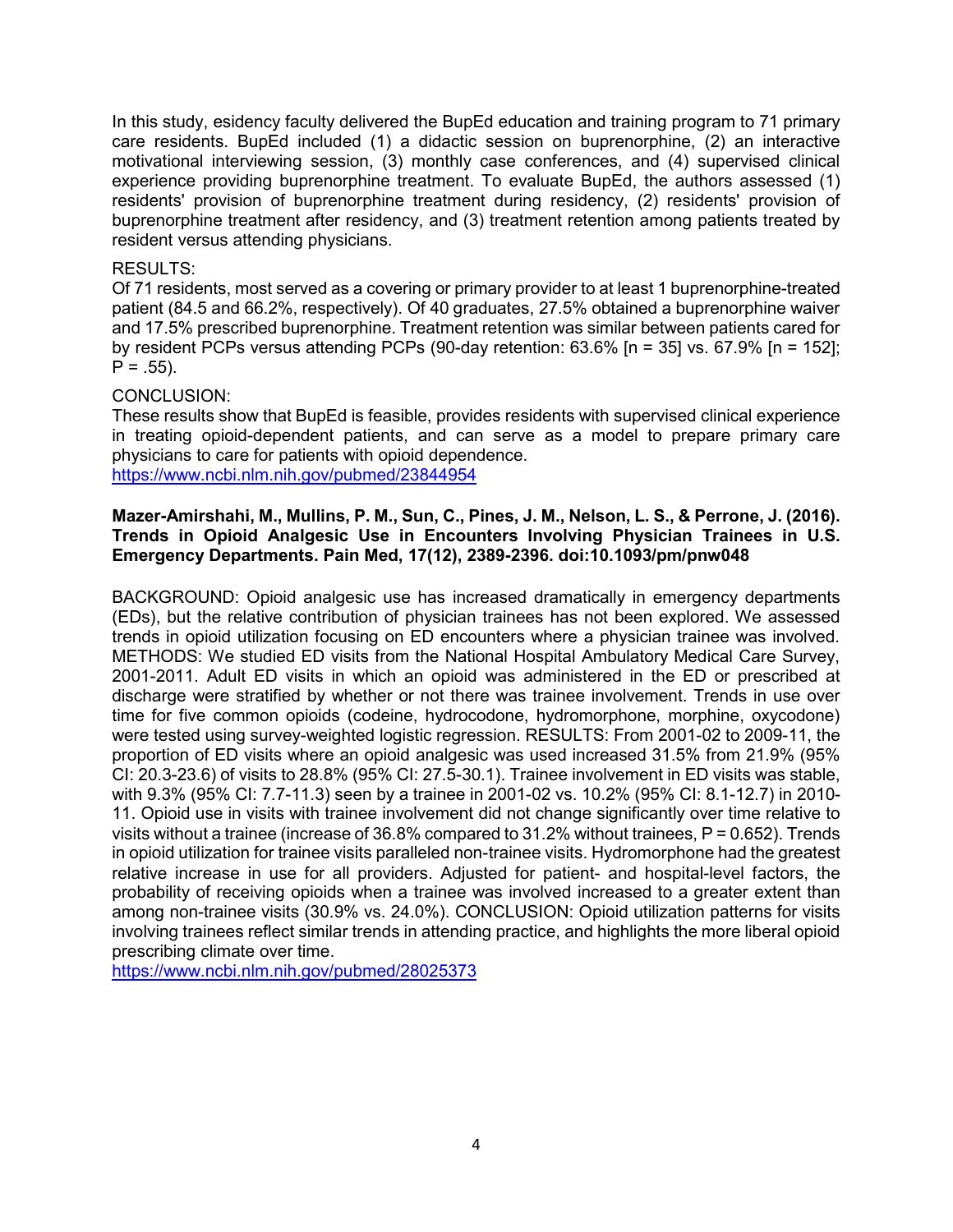## **McCance-Katz, E. F., George, P., Scott, N. A., Dollase, R., Tunkel, A. R., & McDonald, J. (2017). Access to treatment for opioid use disorders: Medical student preparation. Am J Addict, 26(4), 316-318. doi:10.1111/ajad.12550**

The current opioid epidemic requires new approaches to increasing access to treatment for patients with opioid use disorders and to improve availability of medication assisted treatment. We propose a model where medical students complete the necessary training to be eligible for the waiver to prescribe opioid medications to treat these disorders by the time of medical school graduation. This plan would increase the number of Drug Abuse Treatment Act of 2000 (DATA 2000) waivered physicians who could gain additional experience in treating substance use disorders during residency and provide the access to clinical care needed for individuals suffering with opioid use disorder. (Am J Addict 2017;26:316-318). <https://www.ncbi.nlm.nih.gov/pubmed/28394437>

## **Monteiro, K., Dumenco, L., Collins, S., Bratberg, J., MacDonnell, C., Jacobson, A., George, P. (2017). An interprofessional education workshop to develop health professional student opioid misuse knowledge, attitudes, and skills. J Am Pharm Assoc (2003), 57(2s), S113 s117. doi:10.1016/j.japh.2016.12.069**

OBJECTIVE: To implement and evaluate an interprofessional workshop focused on increasing student knowledge, skills, and attitudes toward opioid misuse. SETTING: The Warren Alpert Medical School of Brown University in Providence, Rhode Island, April 2016. PRACTICE DESCRIPTION: Health professional students from medicine, nursing, pharmacy, social work, and physical therapy participated in an interprofessional education workshop focused on opioid use disorder. PRACTICE INNOVATION: This workshop included 4 main components: a patient panel, a simulated standardized patient encounter, a paper-based case session focused on a homeless individual misusing opioids, and naloxone training. EVALUATION: Direct assessment included a pretest and a posttest adapted from the Opioid Overdose Knowledge Scale administered to medical students measuring knowledge of opioid overdose at baseline and at 12 weeks after the workshop. Indirect assessment included a satisfaction survey administered to medical, nursing, pharmacy, and social work students. RESULTS: Medical students scored a mean of 40.84 out of 54 (SD = 5.36) points at baseline (n = 120) and a mean of 47.94 out of 54 (SD = 3.20) points at 12-week follow-up (n = 72), demonstrating a significant increase in knowledge from pretest to posttest (P <0.001). Student satisfaction data from medicine, nursing, pharmacy, social work, and physical therapy (n = 272) revealed a high degree of satisfaction regarding the overall quality of the training  $(4.47/5; SD = 0.75)$ , quality of instruction  $(4.53/5; SD = 0.73)$ , quality of training materials (4.46/5; SD = 0.77), the training experience (4.52/5; SD = 0.75), and the organization of the training  $(4.50/5; SD = 0.73)$ . CONCLUSION: Our results demonstrate that an interprofessional education workshop focused exclusively on opioid misuse was well received with high levels of satisfaction among health professional students. Workshops such as these can be used in health professions curricula to simulate the complex issues surrounding substance use disorder and to highlight the importance of interprofessional teams. <https://www.ncbi.nlm.nih.gov/pubmed/28159503>

#### **Morley-Forster, P. K., Pergolizzi, J. V., Taylor, R., Jr., Axford-Gatley, R. A., & Sellers, E. M. (2013). Mitigating the risk of opioid abuse through a balanced undergraduate pain medicine curriculum. J Pain Res, 6, 791-801. doi:10.2147/JPR.S47192**

Chronic pain is highly prevalent in the United States and Canada, occurring in an estimated 30% of the adult population. Despite its high prevalence, US and Canadian medical schools provide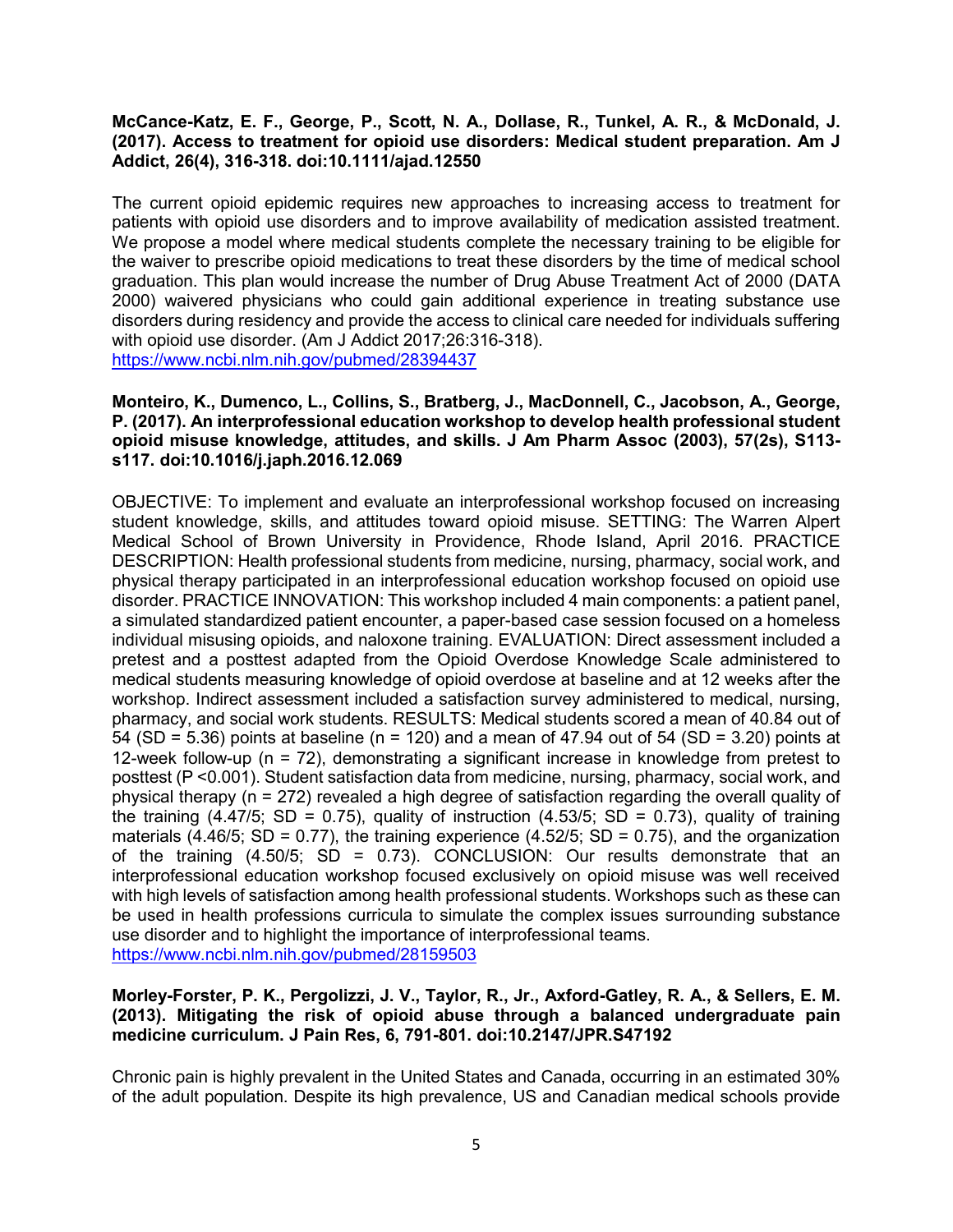very little training in pain management, including training in the safe and effective use of potent analgesics, most notably opioids. In 2005, the International Association for the Study of Pain published recommendations for a core undergraduate pain management curriculum, and several universities have implemented pilot programs based on this curriculum. However, when outcomes have been formally assessed, these initiatives have resulted in only modest improvements in physician knowledge about chronic pain and its treatment. This article discusses strategies to improve undergraduate pain management curricula and proposes areas in which those efforts can be augmented. Emphasis is placed on opioids, which have great potency as analgesics but also substantial risks in terms of adverse events and the risk of abuse and addiction. The authors conclude that the most important element of an undergraduate pain curriculum is clinical experience under mentors who are capable of reinforcing didactic learning by modeling best practices.

<https://www.ncbi.nlm.nih.gov/pubmed/24353438>

#### **Ratycz, M. C., Papadimos, T. J., & Vanderbilt, A. A. (2018). Addressing the growing opioid and heroin abuse epidemic: a call for medical school curricula. Med Educ Online, 23(1), 1466574. doi:10.1080/10872981.2018.1466574**

Substance abuse is a growing public health concern in the USA (US), especially now that the US faces a national drug overdose epidemic. Over the past decade, the number of drug overdose deaths has rapidly grown, largely driven by increases in prescription opioid-related overdoses. In recent years, increased heroin and illicitly manufactured fentanyl overdoses have substantially contributed to the rise of overdose deaths. Given the role of physicians in interacting with patients who are at risk for or currently abusing opioids and heroin, it is essential that physicians are aware of this issue and know how to respond. Unfortunately, medical school curricula do not devote substantial time to addiction education and many physicians lack knowledge regarding assessment and management of opioid addiction. While some schools have modified curricula to include content related to opioid prescription techniques and pain management, an added emphasis about the growing role of heroin and fentanyl is needed to adequately address the epidemic. By adapting curricula to address the rising opioid and heroin epidemic, medical schools have the potential to ensure that our future physicians can effectively recognize the signs, symptoms, and risks of opioid/heroin abuse and improve patient outcomes. This article proposes ways to include heroin and fentanyl education into medical school curricula and highlights the potential of simulation-based medical education to enable students to develop the skillset and emotional intelligence necessary to work with patients struggling with opioid and heroin addiction. This will result in future doctors who are better prepared to both prevent and recognize opioid and heroin addiction in patients, an important step in helping reduce the number of addicted patients and address the drug overdose epidemic.

<https://www.ncbi.nlm.nih.gov/pubmed/29708863>

## **Reid, L. (2018). Scientism in Medical Education and the Improvement of Medical Care: Opioids, Competencies, and Social Accountability. Health Care Anal, 26(2), 155-170. doi:10.1007/s10728-017-0351-9**

Scientism in medical education distracts educators from focusing on the content of learning; it focuses attention instead on individual achievement and validity in its measurement. I analyze the specific form that scientism takes in medicine and in medical education. The competencies movement attempts to challenge old "scientistic" views of the role of physicians, but in the end it has invited medical educators to focus on validity in the measurement of individual performance for attitudes and skills that medicine resists conceptualizing as objective. Academic medicine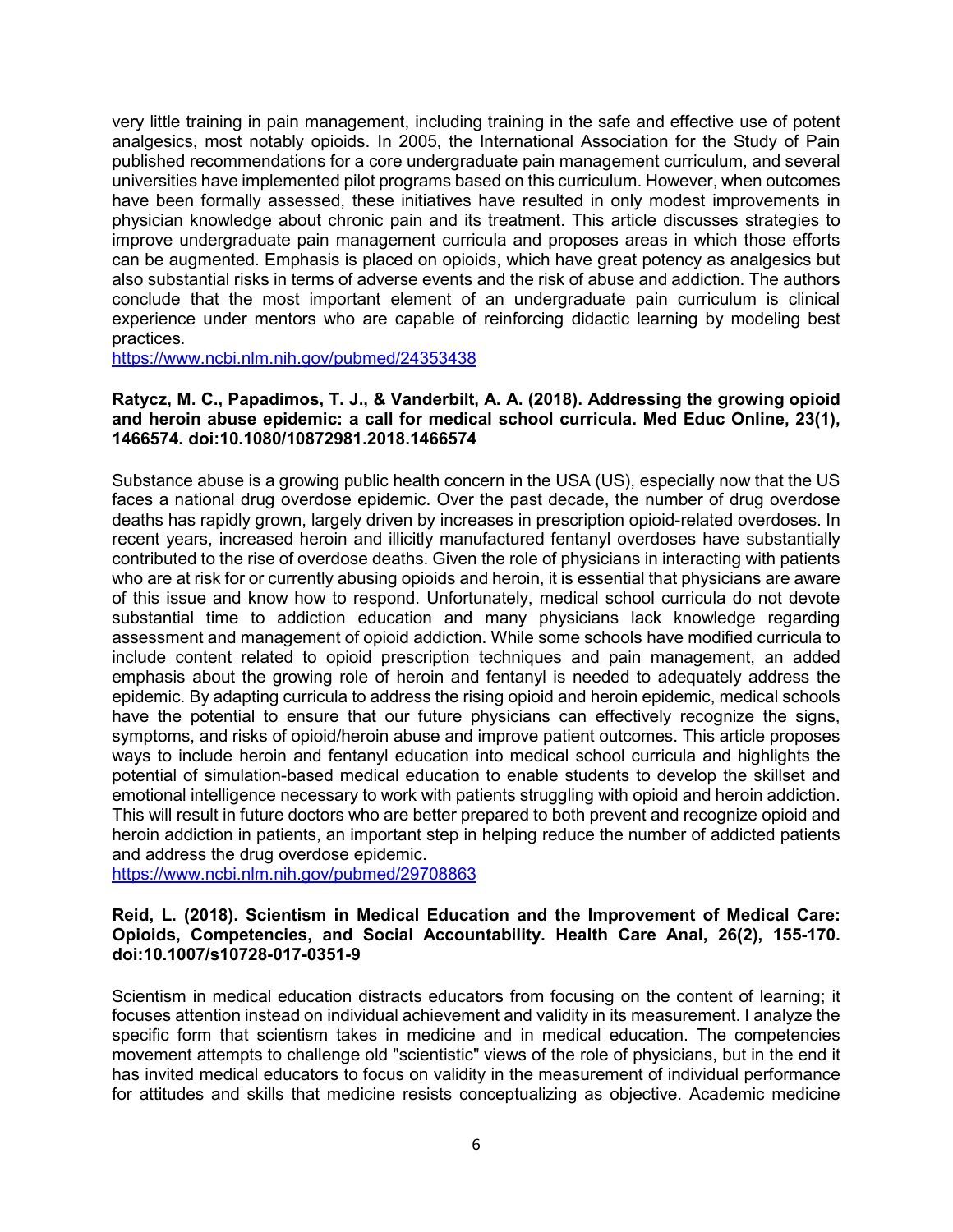should focus its efforts instead on quality and relevance of care. The social accountability movement proposes to shift the focus of academic medicine to the goal of high quality and relevant care in the context of community service and partnership with the institutions that together with medicine create and cope with health and with health deficits. I make the case for this agenda through a discussion of the linked histories of the opioid prescribing crisis and the professionalism movement.

<https://www.ncbi.nlm.nih.gov/pubmed/28986710>

### **Roth, C. S., Burgess, D. J., & Mahowald, M. L. (2007). Medical residents' beliefs and concerns about using opioids to treat chronic cancer and noncancer pain: a pilot study. J Rehabil Res Dev, 44(2), 263-270.**

This study assessed and compared residents' beliefs and concerns about using opioids for treating pain in patients with cancer and noncancer low back pain (NLBP). Participants included 72 Internal Medicine and Medicine-Pediatrics residents who completed a survey questionnaire. Based on a scale of  $0 =$  "No concern" to  $10 =$  "Very concerned," residents expressed greater concern that treating NLBP with opioids, compared with cancer-related pain, causes addiction (6.01 vs 1.15), abuse (5.57 vs 1.39), and side effects (4.76 vs 2.87); limits other treatments (5.36 vs 1.30); draws criticism from faculty (4.33 vs 0.88); or risks sanctioning (state board 4.12 vs 1.12, legal 4.06 vs 1.17); p < 0.001 for each (paired t-tests). They had more comfort (8.94 vs 4.31) and more empathy (9.09 vs 6.79) using opioids to treat for cancer pain than NLBP and would give whatever doses necessary for pain control (8.41 vs 3.66); p < 0.001 for each. Our findings show that residents are far more concerned about using opioids to treat NLBP than cancer-related pain. <https://www.ncbi.nlm.nih.gov/pubmed/17551877>

### **Ruff, A. L., Alford, D. P., Butler, R., & Isaacson, J. H. (2017). Training internal medicine residents to manage chronic pain and prescription opioid misuse. Subst Abus, 38(2), 200- 204. doi:10.1080/08897077.2017.1296526**

BACKGROUND: Residents feel unprepared to care for patients with chronic pain on long-term opioids who exhibit signs of prescription opioid misuse. OBJECTIVE: Describe an educational intervention for internal medicine residents to improve confidence, practices, attitudes, and selfreported knowledge of resources for chronic pain and opioid misuse. METHODS: The intervention included 2 sessions. Session 1 (3 hours): a lecture on chronic pain, prescription opioid misuse, and opioid use disorders and communication skills practice. The residents were asked to use one of these skills during the following week. Session 2 (1.5 hours): debriefing of patient encounters and overview of: prescription opioid monitoring strategies, discontinuation of prescription opioids when appropriate, and treatment for opioid use disorders. Pre- and post-assessments evaluated change in residents' safe opioid prescribing confidence, self-reported practices, attitudes, and self-reported knowledge of available patient resources. RESULTS: Ninety-one residents completed the intervention, with 44 and 43 completing the pre- and post-assessments, respectively. Utilizing a 4-point Likert scale (1 = strongly disagree, 2 = disagree, 3 = agree 4 = strongly agree), residents reported improved confidence in skills managing patients with chronic pain (3.0 vs. 2.4, P < .0001), skills identifying which patients with chronic pain have developed an opioid use disorder (3.0 vs. 2.4, P < .0001), and understanding how to monitor for benefit versus harm (3.0 vs. 2.5,  $P < .0005$ ). They also noted improved ability identifying resources for patients with chronic pain and opioid use disorders. There was a nonsignificant improvement in resident reported comfort talking to patients about the need to discontinue opioids. Residents did not report an increase in use of safe opioid prescribing monitoring strategies or feelings of support in their prescribing decisions by preceptors. CONCLUSIONS: A brief training can improve residents' self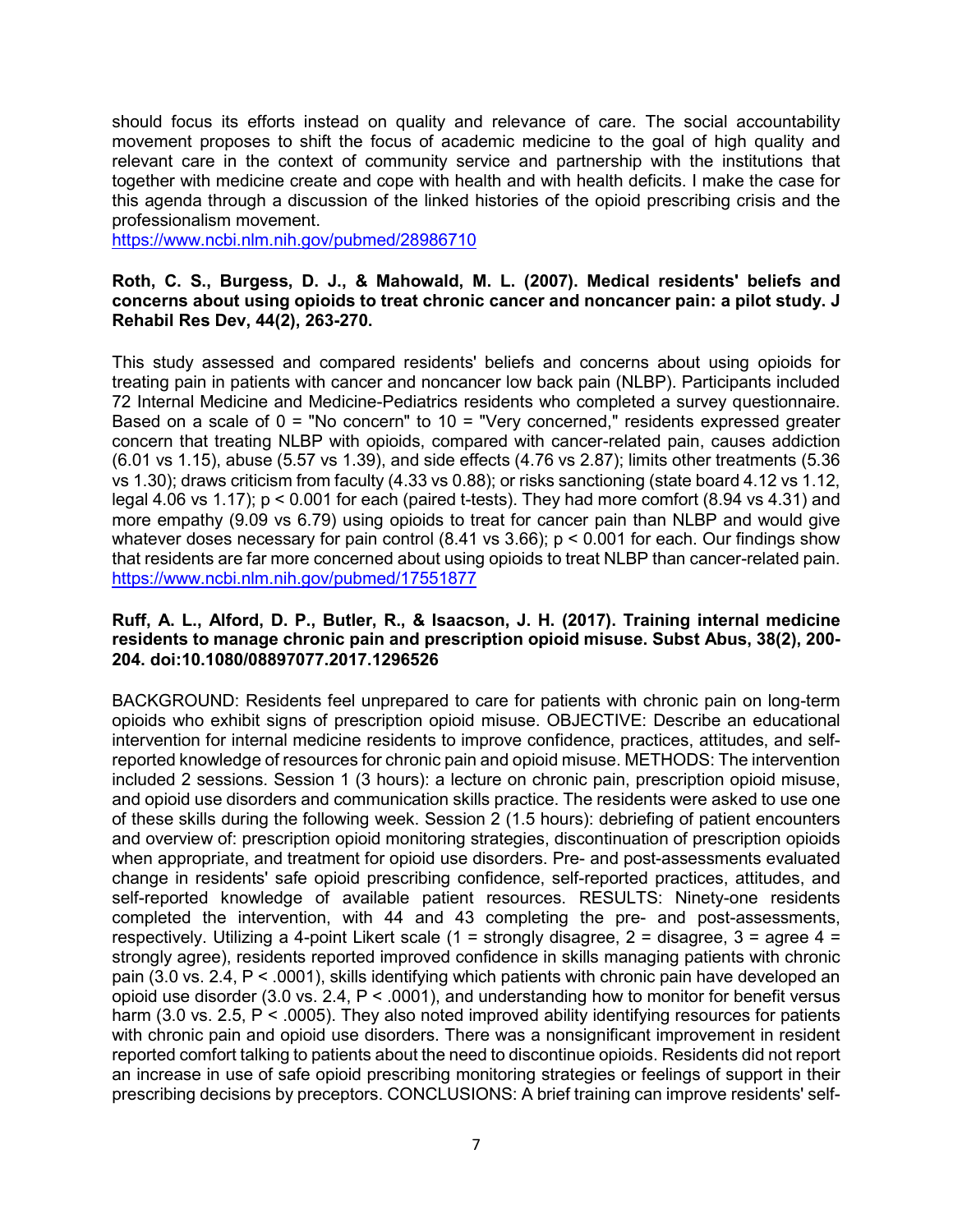reported knowledge and confidence in managing patients with chronic pain and safe opioid prescribing practices. How this change in confidence affects patient care requires further study. <https://www.ncbi.nlm.nih.gov/pubmed/28394733>

## **Shine, D., & Demas, P. (1984). Knowledge of medical students, residents, and attending physicians about opiate abuse. J Med Educ, 59(6), 501-507.**

A questionnaire concerning knowledge of opiate abuse and attitudes about abusers was administered to 94 randomly selected physicians and medical students at a large urban teaching hospital. Physicians from four clinical departments and at each level of residency training and medical students in the final year were represented. The mean knowledge score was 3.3 out of a possible 12. Neither the level of training nor specialty was related to test score for the group as a whole. However, family practitioners gained knowledge with increasing experience, while medical and surgical specialists scored lower as they advanced in training. On the attitude section, physicians had strong but individualistic views about drug abuse. Level of training, specialty, and knowledge test score were on the whole unrelated to attitude. The results indicated that physicians at every level of training might benefit from improved teaching in the area of opiate abuse.

<https://www.ncbi.nlm.nih.gov/pubmed/6726770>

### **Taylor, J. L., Rapoport, A. B., Rowley, C. F., Mukamal, K. J., & Stead, W. (2018). An opioid overdose curriculum for medical residents: Impact on naloxone prescribing, knowledge, and attitudes. Subst Abus, 39(3), 371-376. doi:10.1080/08897077.2018.1439800**

BACKGROUND: Despite escalating opioid overdose death rates, addiction medicine is underrepresented in residency curricula. Providing naloxone to at-risk patients, relatives, and first responders reduces overdose deaths, but rates of naloxone prescribing remain low. The goal of this study is to examine the impact of a brief curricular intervention for internal medicine residents on naloxone prescribing rates, knowledge, and attitudes. METHODS: Internal medicine residents  $(N = 160)$  at an urban, tertiary care medical center received two 1-hour didactic sessions addressing overdose prevention, including intranasal naloxone. The number of naloxone prescriptions generated by residents was compared to faculty, who received no similar intervention, in the 3-month periods before and after the curriculum. Resident knowledge and attitudes, as assessed by pre- and post-intervention surveys, were compared. RESULTS: The resident naloxone prescribing rate increased from 420 to 1270 per 100,000 inpatient discharges  $(P = .01)$  and from 0 to 370 per 100,000 ambulatory visits  $(P < .001)$  post-intervention. Similar increases were not observed among inpatient faculty, whose prescribing rate decreased from 1150 to 880 per 100,000 discharges ( $P = .08$ ), or among outpatient faculty, whose rate increased from 30 to 180 per 100,000 ambulatory visits (P < .001) but was lower than the post-intervention resident rate ( $P = .01$ ). Residents demonstrated high baseline knowledge about naloxone, but just 13% agreed that they were adequately trained to prescribe pre-intervention. Postintervention, residents were more likely to agree that they were adequately trained to prescribe (Likert mean 2.5 vs. 3.9, P < .001), to agree that treating addiction is rewarding (Likert mean 2.9 vs. 3.3,  $P = .03$ ), and to attain a perfect score on the knowledge composite (57% vs. 33%,  $P =$ .05). CONCLUSIONS: A brief curricular intervention improved resident knowledge and attitudes regarding intranasal naloxone for opioid overdose reversal and significantly increased prescribing rates.

<https://www.ncbi.nlm.nih.gov/pubmed/29432074>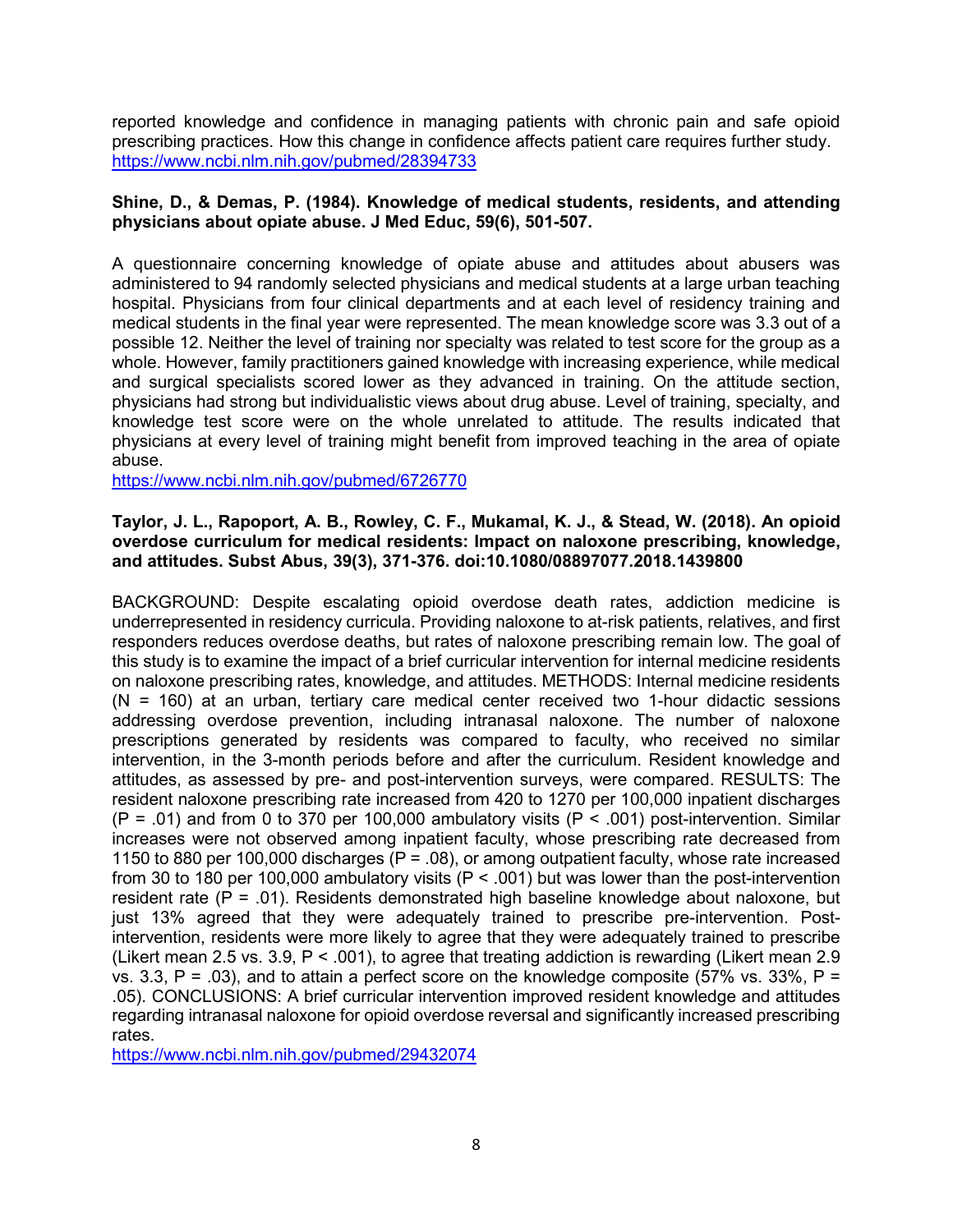## **Ury, W. A., Rahn, M., Tolentino, V., Pignotti, M. G., Yoon, J., McKegney, P., & Sulmasy, D. P. (2002). Can a pain management and palliative care curriculum improve the opioid prescribing practices of medical residents? J Gen Intern Med, 17(8), 625-631. doi:10.1046/j.1525-1497.2002.10837.x**

BACKGROUND: Although opioids are central to acute pain management, numerous studies have shown that many physicians prescribe them incorrectly, resulting in inadequate pain management and side effects. We assessed whether a case-based palliative medicine curriculum could improve medical house staff opioid prescribing practices. DESIGN: Prospective chart review of consecutive pharmacy and billing records of patients who received an opioid during hospitalization before and after the implementation of a curricular intervention, consisting of 10 one-hour case-based modules, including 2 pain management seminars. MEASUREMENTS: Consecutive pharmacy and billing records of patients who were cared for by medical residents (n  $= 733$ ) and a comparison group of neurology and rehabilitative medicine patients (n  $= 273$ ) that received an opioid during hospitalization in 8-month periods before (1/1/97 to 4/30/97) and after (1/1/99 to 4/30/99) the implementation of the curriculum on the medical service were reviewed. Three outcomes were measured: 1) percent of opioid orders for meperidine; 2) percent of opioid orders with concomminant bowel regimen; and 3) percent of opioid orders using adjuvant nonsteroidal anti-inflammatory drugs (NSAIDs). MAIN RESULTS: The percentage of patients receiving meperidine decreased in the study group, but not in the comparison group. The percentages receiving NSAIDs and bowel medications increased in both groups. In multivariate logistic models controlling for age and race, the odds of an experimental group patient receiving meperidine in the post-period decreased to 0.55 (95% confidence interval [95% CI], 0.32 to 0.96), while the odds of receiving a bowel medication or NSAID increased to 1.48 (95% CI, 1.07 to 2.03) and 1.53 (95% CI, 1.01 to 2.32), respectively. In the comparison group models, the odds of receiving a NSAID in the post-period increased significantly to 2.27 (95% CI, 1.10 to 4.67), but the odds of receiving a bowel medication (0.45; 95% CI, 0.74 to 2.00) or meperidine (0.85; 95% CI, 0.51 to 2.30) were not significantly different from baseline. CONCLUSIONS: This palliative care curriculum was associated with a sustained (>6 months) improvement in medical residents' opioid prescribing practices. Further research is needed to understand the changes that occurred and how they can be translated into improved patient outcomes. <https://www.ncbi.nlm.nih.gov/pubmed/12213144>

#### **Wakeland W, Nielsen A, Schmidt TD, McCarty D, Webster LR, Fitzgerald J, Haddox JD. (2013). Modeling the impact of simulated educational interventions on the use and abuse of pharmaceutical opioids in the United States: a report on initial efforts. Health Educ Behav. 40(1 Suppl):74S-86S.**

Three educational interventions were simulated in a system dynamics model of the medical use, trafficking, and nonmedical use of pharmaceutical opioids. The study relied on secondary data obtained in the literature for the period of 1995 to 2008 as well as expert panel recommendations regarding model parameters and structure. The behavior of the resulting systems-level model was tested for fit against reference behavior data. After the base model was tested, logic to represent three educational interventions was added and the impact of each intervention on simulated overdose deaths was evaluated over a 7-year evaluation period, 2008 to 2015. Principal findings were that a prescriber education intervention not only reduced total overdose deaths in the model but also reduced the total number of persons who receive opioid analgesic therapy, medical user education not only reduced overdose deaths among medical users but also resulted in increased deaths from nonmedical use, and a "popularity" intervention sharply reduced overdose deaths among nonmedical users while having no effect on medical use. System dynamics modeling shows promise for evaluating potential interventions to ameliorate the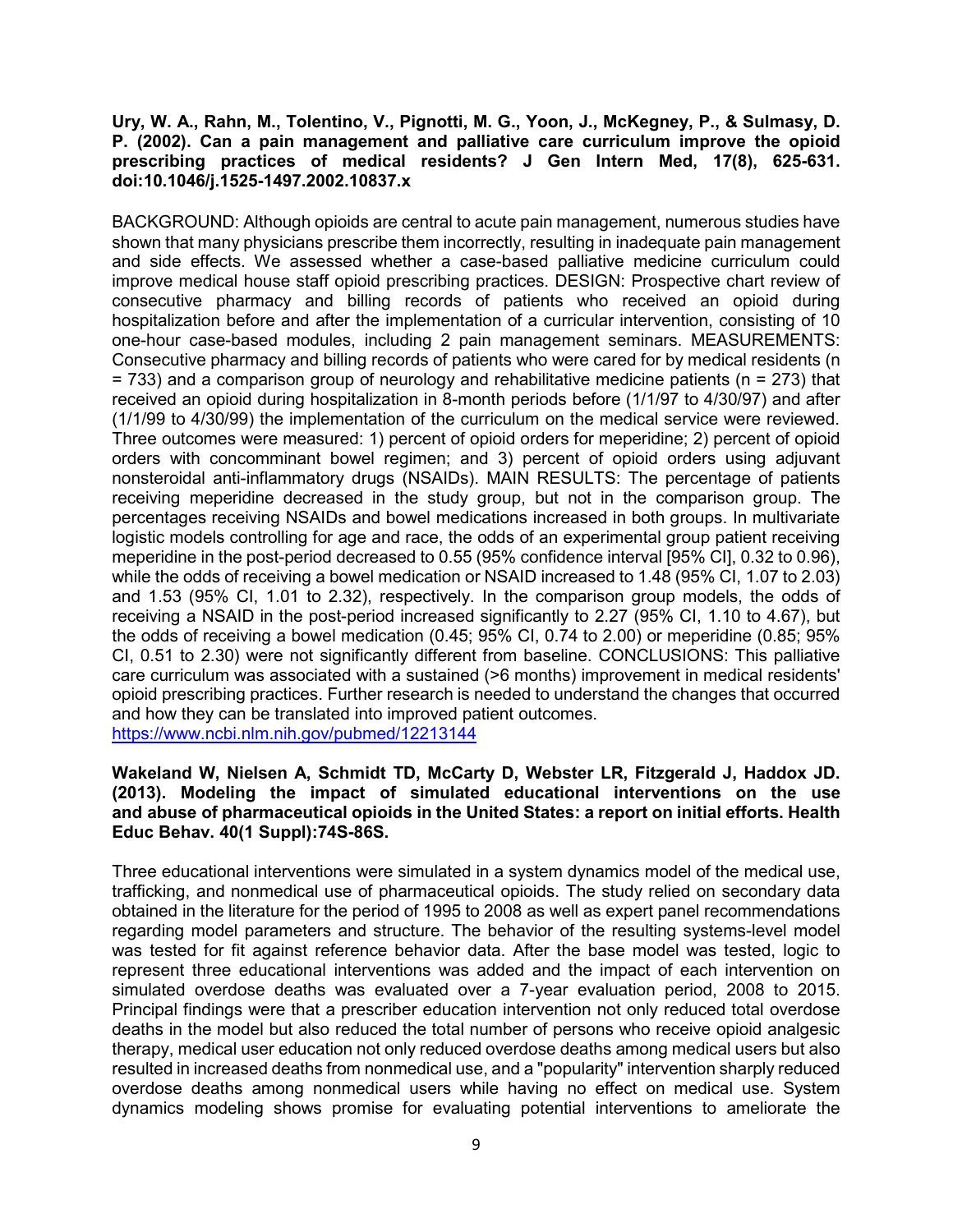adverse outcomes associated with the complex system surrounding the use of opioid analgesics to treat pain.

<https://www.ncbi.nlm.nih.gov/pubmed/24084403>

#### **Wakeman, S. E., Baggett, M. V., Pham-Kanter, G., & Campbell, E. G. (2013). Internal medicine residents' training in substance use disorders: a survey of the quality of instruction and residents' self-perceived preparedness to diagnose and treat addiction. Subst Abus, 34(4), 363-370. doi:10.1080/08897077.2013.797540**

BACKGROUND: Resident physicians are the direct care providers for many patients with addiction. This study assesses residents' self-perceived preparedness to diagnose and treat addiction, measures residents' perceptions of the quality of addictions instruction, and evaluates basic knowledge of addictions. METHODS: A survey was e-mailed to 184 internal medicine residents at Massachusetts General Hospital in May 2012. RESULTS: Responses were obtained from 55% of residents. Residents estimated that 26% of inpatients they cared for met criteria for a substance use disorder (SUD). Twenty-five percent of residents felt unprepared to diagnose and 62% felt unprepared to treat addiction. Only 13% felt very prepared to diagnose addiction. No residents felt very prepared to treat addiction. Preparedness to diagnose or treat addiction did not differ significantly across postgraduate year (PGY) level. Fifty-five percent rated the overall instruction in addictions as poor or fair. Seventy-two percent of residents rated the quality of addictions training as poor or fair in the outpatient clinical setting, and 56% in the inpatient setting. No resident answered all 6 knowledge questions correctly. Slightly more than half correctly identified the mechanism of buprenorphine and 19% correctly answered a question about naltrexone. Nine percent of residents responded that someone had expressed concern about the respondent's substance use. CONCLUSIONS: Despite providing care for a substantial population with addiction, the majority of internal medicine residents in this study feel unprepared to treat SUDs. More than half rate the quality of addictions instruction as fair or poor. Structured and comprehensive addictions curriculum and faculty development are needed to address the deficiencies of the current training system.

<https://www.ncbi.nlm.nih.gov/pubmed/24159907>

#### **Wakeman, S. E., Pham-Kanter, G., Baggett, M. V., & Campbell, E. G. (2015). Medicine Resident Preparedness to Diagnose and Treat Substance Use Disorders: Impact of an Enhanced Curriculum. Substance Abuse, 36(4), 427-433. doi:10.1080/08897077.2014.962722**

The authors previous study found that despite caring for many patients with addiction, most Massachusetts General Hospital (MGH) internal medicine residents feel unprepared to treat substance use disorders (SUDs) and rate SUD instruction during training as fair or poor. This follow-up study evaluates the impact of an enhanced curriculum on resident perceptions of the quality of instruction, knowledge base, and self-perceived preparedness to diagnose and treat SUDs. Methods: Based on the findings of the earlier study, an enhanced SUD curriculum was designed and delivered to MGH medicine residents. Impact of the curriculum was evaluated using the same Web-based survey that was administered in the earlier study to compare pre-and posttest results. Results: The authors earlier study found that 75% of residents felt prepared to diagnose and 37% to treat SUDs and 45% of residents rated the overall quality of SUD instruction as good or excellent. Following the curriculum intervention, 87% of residents reported feeling prepared to diagnose (P = 0.028) and 60% to treat (P = 0.02) SUDs. Three quarters of residents rated the overall quality of instruction as good or excellent (P <.001), and 98% reported residency curriculum had a positive impact on their preparedness to care for patients with a SUDs.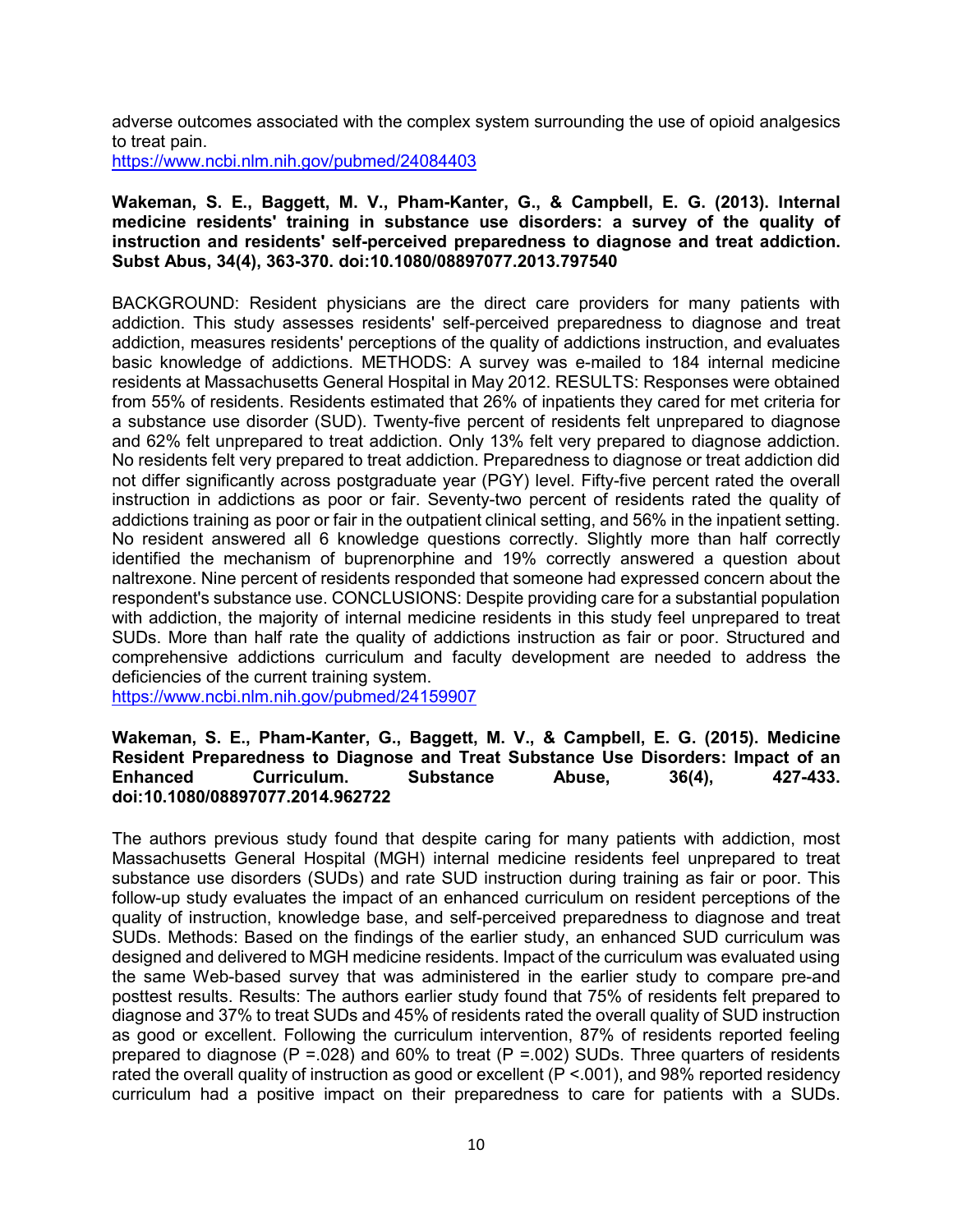Residents who reported receiving an adequate amount of SUD instruction were more likely to feel prepared to diagnose and treat addiction (P <.001). Thirty-one percent of residents still rated the overall amount of SUD instruction as too little. The intervention did not significantly improve answers to knowledge questions. Conclusions: An enhanced SUDs curriculum for medicine residents increased self-perceived preparedness to diagnose and treat SUDs and educational quality ratings. However, there was no significant change in knowledge. Implementation of a more comprehensive curriculum and evaluation at other sites are necessary to determine the ideal SUD training model.

<https://www.ncbi.nlm.nih.gov/pubmed/25257796>

## **Webster, F., Bremner, S., Oosenbrug, E., Durant, S., McCartney, C. J., & Katz, J. (2017). From Opiophobia to Overprescribing: A Critical Scoping Review of Medical Education Training for Chronic Pain. Pain Med, 18(8), 1467-1475. doi:10.1093/pm/pnw352**

Background: Chronic pain is a significant health problem strongly associated with a wide range of physical and mental health problems, including addiction. The widespread prevalence of pain and the increasing rate of opioid prescriptions have led to a focus on how physicians are educated about chronic pain. This critical scoping review describes the current literature in this important area, identifying gaps and suggesting avenues for further research starting from patients' standpoint. Methods: A search of the ERIC, MEDLINE, and Social Sciences Abstracts databases, as well as 10 journals related to medical education, was conducted to identify studies of the training of medical students, residents, and fellows in chronic noncancer pain. Results: The database and hand-searches identified 545 articles; of these, 39 articles met inclusion criteria and underwent full review. Findings were classified into four inter-related themes. We found that managing chronic pain has been described as stressful by trainees, but few studies have investigated implications for their well-being or ability to provide empathetic care. Even fewer studies have investigated how educational strategies impact patient care. We also note that the literature generally focuses on opioids and gives less attention to education in nonpharmacological approaches as well as nonopioid medications. Discussion: The findings highlight significant discrepancies between the prevalence of chronic pain in society and the low priority assigned to educating future physicians about the complexities of pain and the social context of those afflicted. This suggests the need for better pain education as well as attention to the "hidden curriculum."

<https://www.ncbi.nlm.nih.gov/pubmed/28371881>

## **Webster, S., Robinson, S., Ali, R., & Marsden, J. (2018). Improving outcomes in the treatment of opioid dependence (IOTOD): reflections on the impact of a medical education initiative on healthcare professionals' attitudes and clinical practice. J Eur CME, 7(1), 1506197. doi:10.1080/21614083.2018.1506197**

Since 2011, the annual improving outcomes in the treatment of opioid dependence (IOTOD) meeting has brought together a broad range of primarily European healthcare professionals as part of an ongoing effort to promote best practice for this particularly vulnerable patient population. IOTOD, a comprehensive educational initiative, includes the annual Continuing Medical Education (CME)-accredited IOTOD conference, which is dedicated to measuring practice change and outcomes resulting from attendance at its educational sessions. Following each session, delegates are asked to vote for or against incorporating specified changes into their clinical practice. These "commitments to change" have formed one measure of the effectiveness and impact of the IOTOD conference. Here, we look at why educational initiatives like the IOTOD conference are valuable, examine our methods for conducting a CME-accredited event, and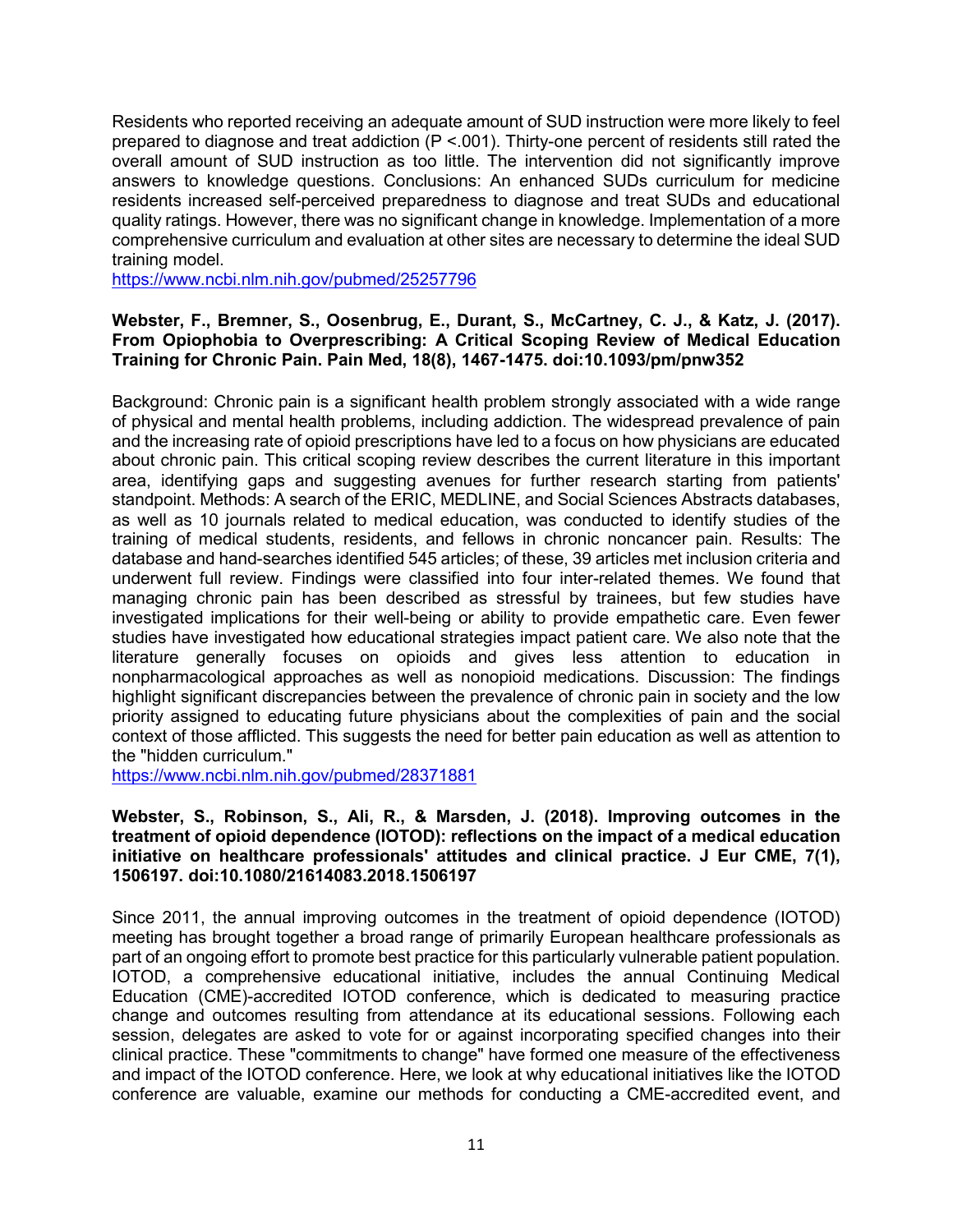highlight individualised treatment plans and delivery. We examine this approach - increasingly seen as best practice - as an example of how it may be changing attitudes and eventually affecting clinical applications in the field of opioid dependence. The measured commitments to change offer insight into HCPs' attitudes towards opioid dependence management and show that attitudes towards individualised treatment plans seem to be progressively positive, with a general consensus to incorporate psychosocial interventions.

<https://www.ncbi.nlm.nih.gov/pubmed/30202635>

## **Weinstein, S. M., Laux, L. F., Thornby, J. I., Lorimor, R. J., Hill Jr, C. S., Thorpe, D. M., & Merrill, J. M. (2000). Medical students' attitudes toward pain and the use of opioid analgesics: Implications for changing medical school curriculum. Southern Medical Journal, 93(5), 472-478.**

Background. Barriers to pain management include physicians' lack of knowledge and attitudes. Our aim was to investigate future physicians' knowledge and attitudes toward pain and the use of opioid analgesics. Methods. We tested a medical school class during their freshman and senior years. Stepwise regression analysis was used to identify the personal traits that predicted opiophobia. Results. The professionalization process of medical training may reinforce negative attitudes. Psychologic characteristics were associated with reluctance to prescribe opioids, and fears of patient addiction and drug regulatory agency sanctions. Conclusions. Consistent attitudes were found in senior medical students with preferences for certain specialty areas and the practitioners of their future specialties, suggesting a 'preselection' effect. Higher scores on reliance on high technology, external locus of control, and intolerance of clinical uncertainty were associated with higher scores on one or more of the three dimensions of opiophobia. Implications for medical education are discussed.

<https://www.ncbi.nlm.nih.gov/pubmed/10832944> (abstract only)

## **Wilson, J. D., Spicyn, N., Matson, P., Alvanzo, A., & Feldman, L. (2016). Internal medicine resident knowledge, attitudes, and barriers to naloxone prescription in hospital and clinic settings. Subst Abus, 37(3), 480-487. doi:10.1080/08897077.2016.1142921**

BACKGROUND: The United States is facing an epidemic of opioid use and misuse leading to historically high rates of overdose. Community-based overdose education and naloxone distribution has effectively trained lay bystanders to recognize signs of overdose and administer naloxone for reversal. There has been a movement to encourage physicians to prescribe naloxone to all patients at risk of overdose; however, the rate of physician prescribing remains low. This study aims to describe resident knowledge of overdose risk assessment, naloxone prescribing practices, attitudes related to naloxone, and barriers to overdose prevention and naloxone prescription. METHODS: The HOPE (Hospital-based Overdose Prevention and Education) Initiative is an educational campaign to teach internal medicine residents to assess overdose risk, provide risk reduction counseling, and prescribe naloxone. As part of a needs assessment, internal medicine residents at an academic medical center in Baltimore, Maryland, were surveyed in 2015. Data were collected anonymously using Qualtrics. RESULTS: Ninetyseven residents participated. Residents were overwhelmingly aware of naloxone (80%) and endorsed a willingness to prescribe (90%). Yet despite a high proportion of residents reporting patients in their panels at increased overdose risk (79%), few had prescribed naloxone (15%). Residents were willing to discuss overdose prevention strategies, although only a minority reported doing so (47%). The most common barriers to naloxone prescribing were related to knowledge gaps in how to prescribe and how to assess risk of overdose and identify candidates for naloxone (52% reporting low confidence in ability to identify patients who are at risk).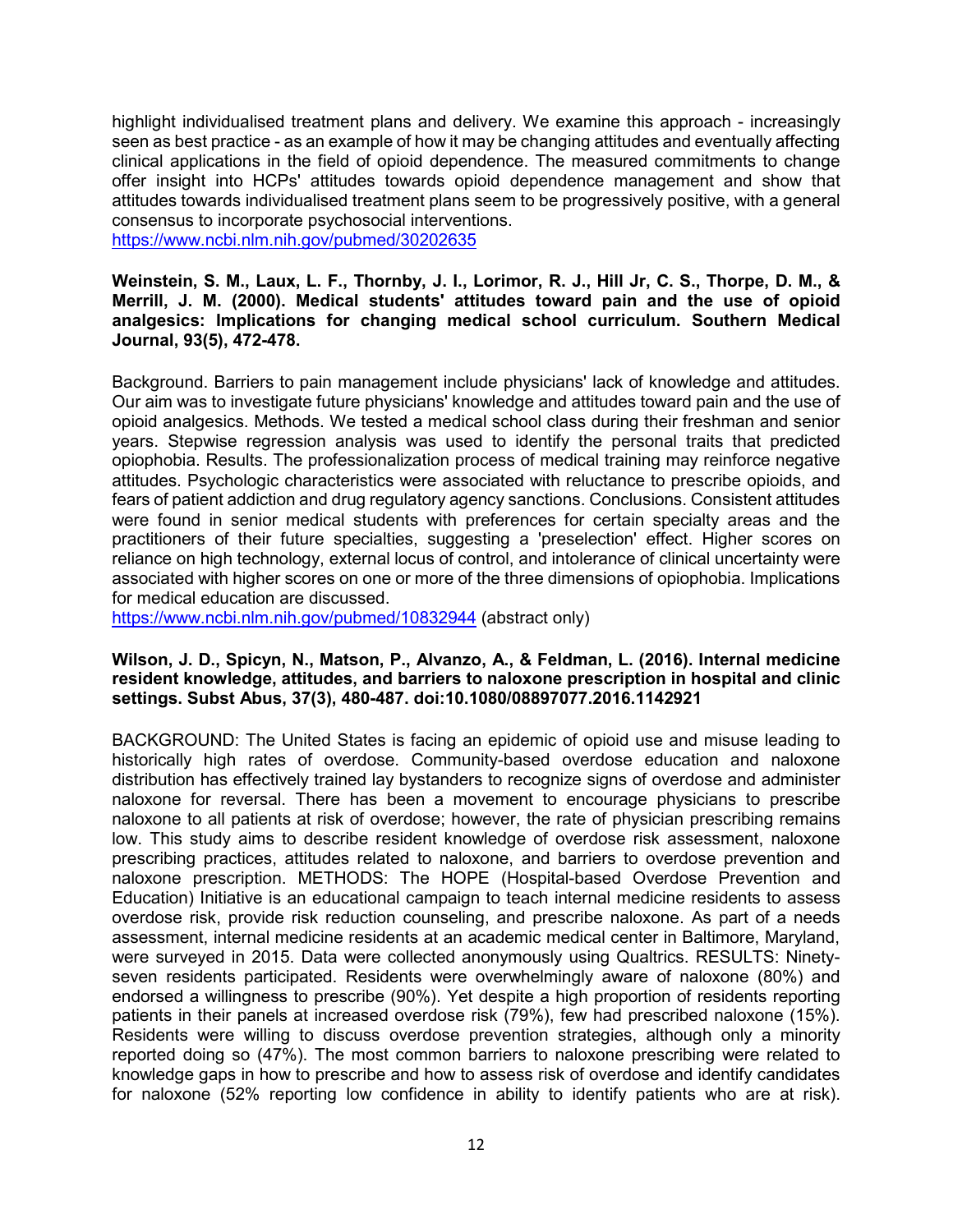CONCLUSIONS: Medicine residents are aware of naloxone and willing to prescribe it to at-risk patients. Due to decreased applied knowledge and limited self-efficacy, few residents have prescribed naloxone in the past. In order to improve rates of physician prescribing, initiatives must help physicians better assess risk of overdose and improve prescribing self-efficacy. <https://www.ncbi.nlm.nih.gov/pubmed/26820604>

## **Wyatt, S. A., & Dekker, M. A. (2007). Improving physician and medical student education in substance use disorders. Journal of the American Osteopathic Association, 107(9 SUPPL. 5), ES27-ES38.**

Medical and psychosocial problems related to substance use disorders (SUDs) remain a major source of national morbidity and mortality. This situation exists despite greater understanding of genetic, neurobiologic, and social underpinnings of the development of these illnesses that has resulted in many advances in addiction medicine. The value of assessment and brief intervention of this disease is well documented. Patients need to be identified and engaged in order for them to be treated. A variety of evidence-based pharmacologic and psychotherapeutic treatments are now available. Strong evidence exists that treatment of patients for SUDs produces results similar to or better than those obtained from treatment for other chronic illnesses. It is also clear that physicians can play a pivotal role in helping to reduce the burden of disease related to SUDs However, to do this, physicians need to be better educated. Through such education comes greater confidence in identification and providing treatment. Also, the discomfort and stigma often associated with this disease are reduced. The federal government-through the Office of National Drug Control Policy, the Surgeon General, the Center for Substance Abuse Treatment, the National Institute on Drug Abuse, the National Institute on Alcohol Abuse and Alcoholism, and the National Highway Traffic Safety Administration of the Department of Transportation (DOT)-is expending concerted efforts to improve physician education in addiction medicine. These efforts culminated in the Second Leadership Conference on Medical Education in Substance Abuse in December 2006. The osteopathic medical profession was represented at this conference. This article reviews not only the recommendations from this meeting, but also the nature of the problem, how members of the osteopathic medical profession are currently addressing it, and a strategy for improvement endorsed by the American Osteopathic Academy of Addiction Medicine. <https://www.ncbi.nlm.nih.gov/pubmed/17908828>

# **Yorkgitis BK, Bryant E, Raygor D, Brat G, Smink DS, Crandall M. (2018). Opioid Prescribing Education in Surgical Residencies: A Program Director Survey. J Surg Educ.. 75(3):552-556.**

# BACKGROUND:

Opioid abuse and misuse is a public health crisis. A national effort to reduce this phenomenon is ongoing. Residents represent a large pool of opioid prescribers but, are often not the target for opioid prescribing education (OPE). We developed a survey to assess current opioid prescribing practices and education among surgical residents.

# STUDY DESIGN:

An Institutional Review Board and Association of Program Directors in Surgery approved survey was electronically mailed to surgical program directors (PDs). The survey included questions regarding residency type, location, number of graduates per year, perceived value of OPE, residency policy on prescribing outpatients-controlled substances, presence of OPE, and preferred method of OPE.

MATERIALS AND METHODS: